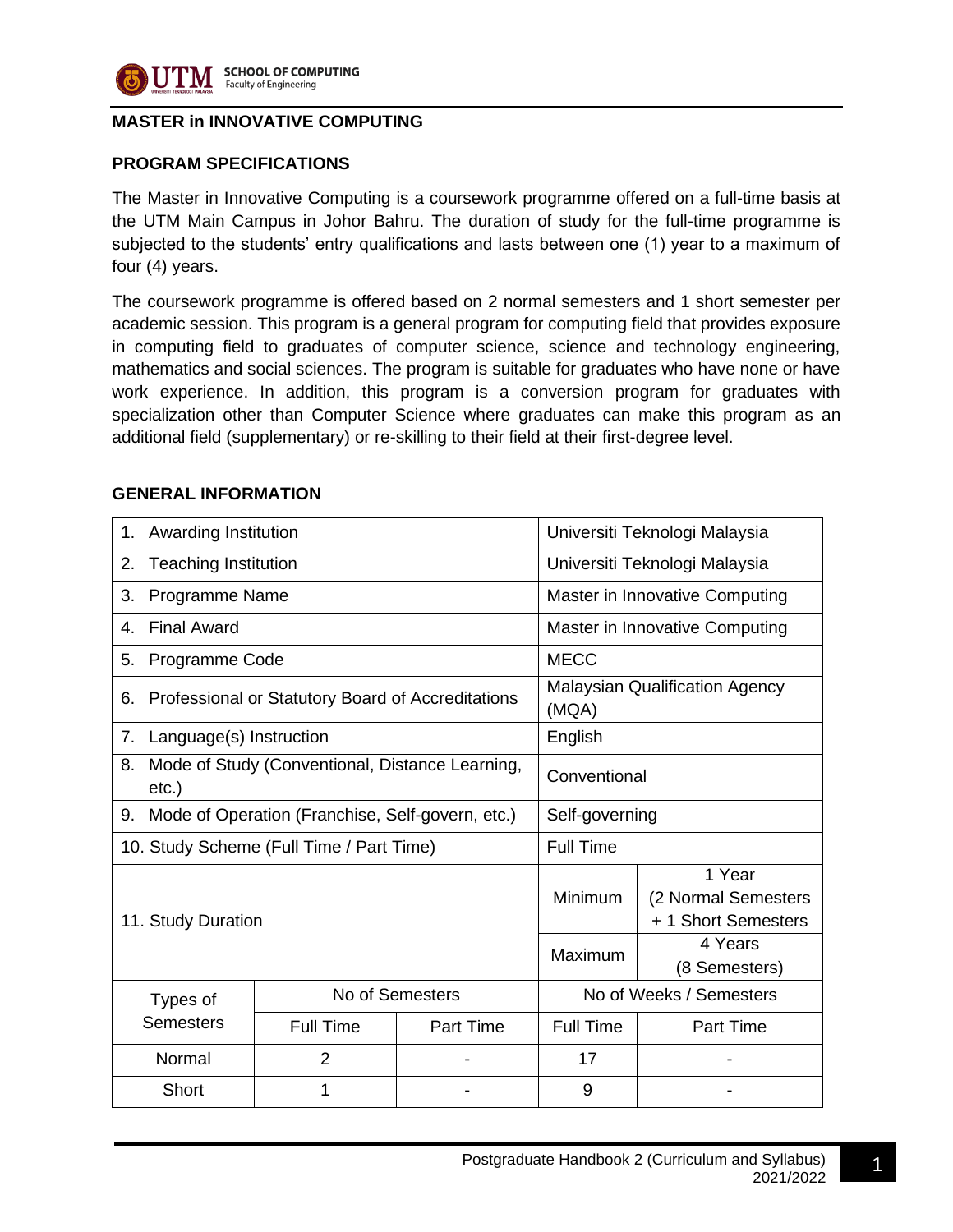

## **COURSE CLASSIFICATION**

| <b>No</b>                             | <b>Classification</b>         | <b>Credit Hours</b> | Percentage (%) |
|---------------------------------------|-------------------------------|---------------------|----------------|
| i.                                    | University compulsory courses | 3                   | 6.7            |
| ii.                                   | Core courses                  | 21                  | 46.7           |
| iii.                                  | Elective courses              | 12                  | 26.6           |
| iv.                                   | Master project                | 9                   | 20             |
|                                       | Total                         | 45                  | 100            |
| <b>Total Credit Hours to Graduate</b> |                               | 45 credit hours     |                |

## **AWARD REQUIREMENTS**

Student will be awarded with Master in Innovative Computing after graduating and meet the conditions set by UTM as below:

- Pass all courses with a total accumulated credit of 45 and pass CGPA of 3.0 and above.
- Achieved all conditions given in the preparation of Masters Project.
- An applicant has applied for the award of Master in Innovative Computing.

## **ENTRY REQUIREMENTS**

#### **General University Requirements:**

Minimum Bachelor's Degree (Honors) with CPA 2.50/4.00 in the relevant field, or equivalent from a recognized university based on UTM's "Syarat Kemasukan Penilaian 1998 Pindaan 1/2013 (Kerja Kursus/ Mod Campuran/ Penyelidikan).

#### **School's Requirements:**

Bachelor's Degree in the Computer Science field recognized by the Senate of UTM with honours or equivalent with at least CGPA 2.50 and above.

#### OR

Bachelor's Degree in Science / Technology / Engineering or Mathematics or other related fields recognized by the Senate of UTM or equivalent with at least CGPA 2.50 and above.

#### OR

Bachelor's Degree in Social Sciences or equivalent with at least CGPA 2.50 AND pass (honours) in Mathematics at STPM or Foundation level AND pass the following pre-Master courses during the first semester studies:

- i) Object-oriented Programming
- ii) Computer Security

#### OR

An applicant with a CGPA < 2.50 is required to have at least 5 years working experience in computing related field.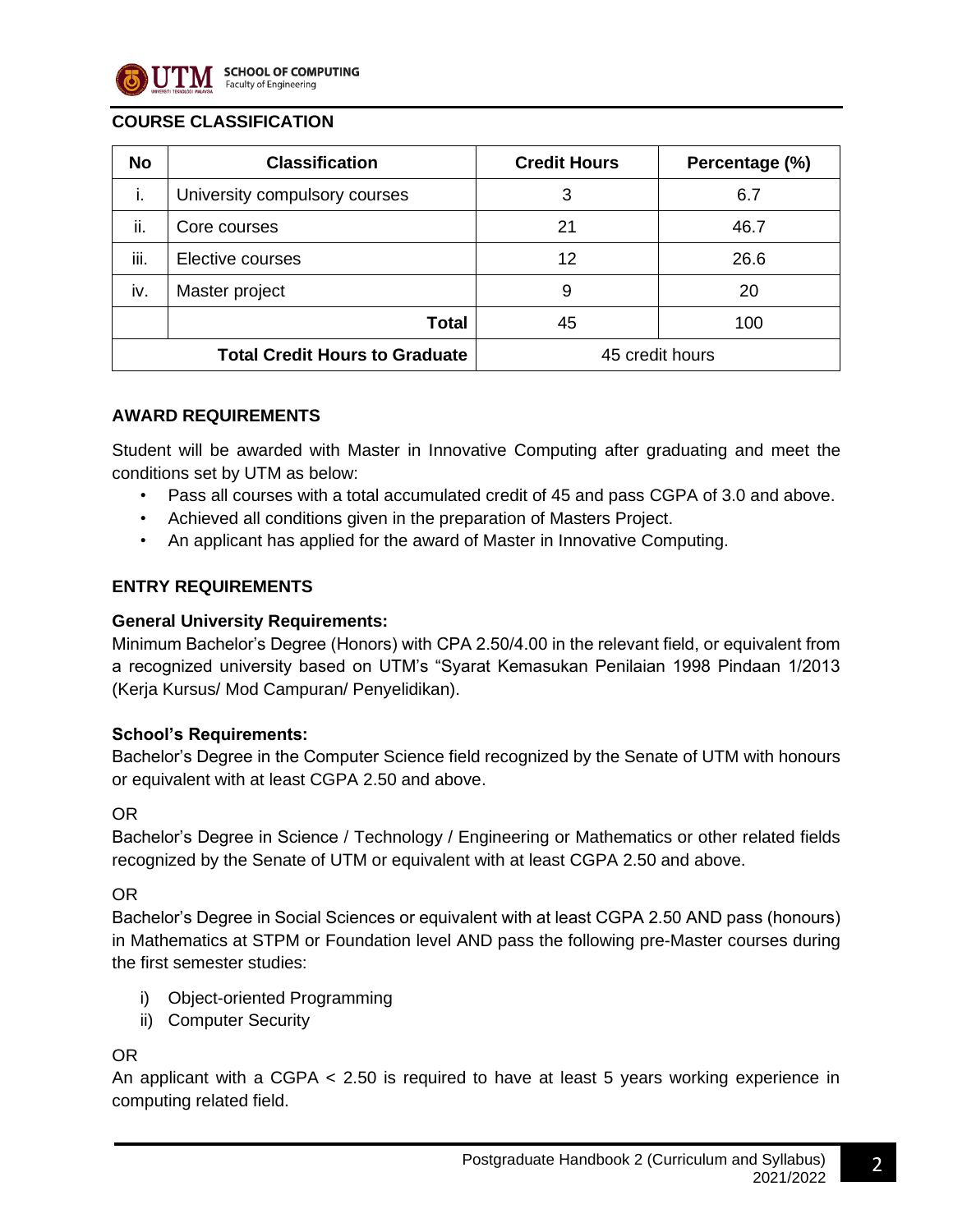

## OR

An applicant with a Diploma in Computer Science recognized by the Senate of UTM or equivalent is required to have at least 5 years of working experience in a field related to Computer Science or its equivalent AND pass the APEL A - T7 assessment.

## **English Language Requirements:**

International students who apply to UTM requires following qualification:

- TOEFL or IELTS within two years with a TOEFL score (IBT 60 **OR** IELTS Band 6 **OR**
- ELS Certified Intensive English Program (CIEP) Level 108 **OR**
- Cambridge English Qualifications (CEQ) B2 First, C1 Advanced, C2 Skill Score sometime 169 **OR**
- Academic PTE-59 **OR**
- Malaysian University Entrance Test (MUET) Band 4.

Refer to English eligibility requirements on the old web: https://admission.utm.my/englishlanguagerequirements-3 /

An applicant who does not fulfil English language requirements requires one of the following before registering for the program:

- Intensive English Language Program (IEP) by Language Academic (LA), UTM and pass IELTS Band 6.0 **OR** pass CEFR – aligned test with required score **OR**
- Certified Intensive English Program (CIEP) conducted by ELS Language Center and passed level 108

Accepted OKU category if only the category of physical disability and paralysis as outlined by the Suruhanjaya Perkhidmatan Awam (SPA). However, applicants are able to use their hands to write and type.

#### **PROGRAMME EDUCATIONAL OBJECTIVES (PEO)**

The aim of this programme is to meet the needs of improving the knowledge and skills of employees from the field of computer science and other than computer science.

To meet this goal, after 3 to 5 years of graduates, the program graduates will be able to:

| Program<br><b>Objectives</b> | <b>Description</b>                                                                                                              |
|------------------------------|---------------------------------------------------------------------------------------------------------------------------------|
| PEO <sub>1</sub>             | To produce graduates who are mastery of knowledge and competency in<br>areas of Computing field.                                |
| PEO <sub>2</sub>             | To produce graduates who are professionalism with high standards of<br>ethical conducts within organization and global society. |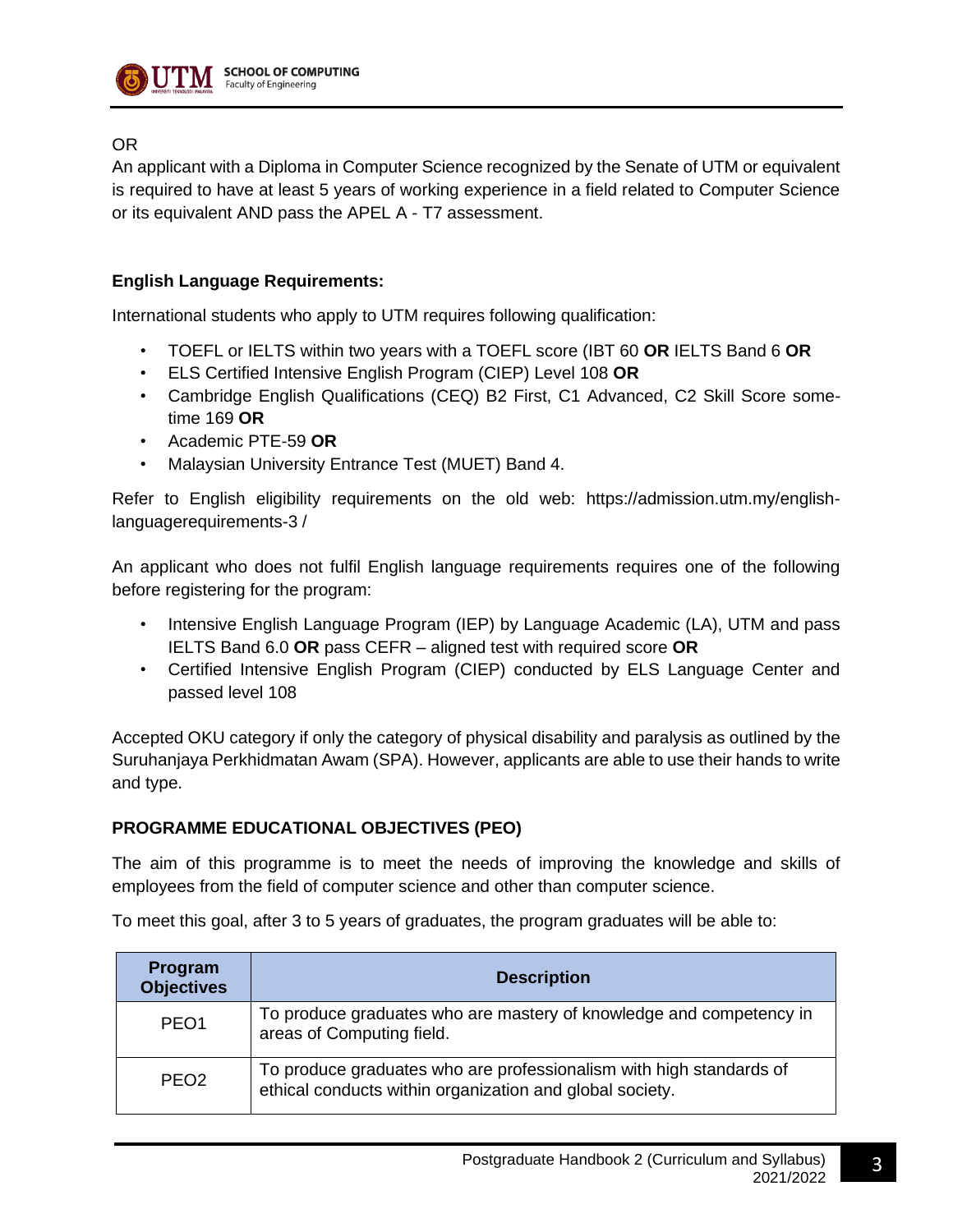

| To produce students who can responsive to changing situations by<br>PEO <sub>3</sub><br>continuously acquiring new knowledge and skills. |  |
|------------------------------------------------------------------------------------------------------------------------------------------|--|
|------------------------------------------------------------------------------------------------------------------------------------------|--|

## **PROGRAMME LEARNING OUTCOME (PLO)**

This Master in Innovative Computing programme offers learning outcomes that cumulatively reflects eleven (11) learning outcomes based on MQF (2<sup>nd</sup> Edition) and the Programme Standards for Computing. Graduates from this programme will be able to:

| Program<br>Learning<br><b>Outcomes</b> | <b>Description</b>                                                                                                                             |
|----------------------------------------|------------------------------------------------------------------------------------------------------------------------------------------------|
| PLO <sub>1</sub>                       | Synthesize complex information, specialized concept, theories, methods<br>and practice independently in the field of computing                 |
| PLO <sub>2</sub>                       | Construct innovative solutions to complex problems or issues in the field<br>of computing.                                                     |
| PLO <sub>3</sub>                       | Apply practical skills and tolls that are based on the innovative forefront<br>knowledge and the latest development in the field of computing. |
| PLO <sub>4</sub>                       | Collaborate with different<br>people<br>in communities<br>ethically<br>and<br>professionally.                                                  |
| PLO <sub>5</sub>                       | Communicative effectively the results of scholarly work to peers, experts<br>and non-experts.                                                  |
| PLO <sub>6</sub>                       | Use digital technologies and software competently to support research<br>work or studies.                                                      |
| PLO7                                   | Analyse numerical and graphically data using quantitative or qualitative<br>tools related to the field of computing.                           |
| PLO <sub>8</sub>                       | Demonstrate leadership, autonomy and responsibility in the context of<br>complex application and unpredictable situation.                      |
| PLO <sub>9</sub>                       | Demonstrate self-advancement through continuous academic and<br>professional development.                                                      |
| <b>PLO10</b>                           | Initiate entrepreneurial project with relevant knowledge and expertise.                                                                        |
| <b>PLO11</b>                           | Demonstrate adherence to ethical and professional codes of practice in<br>advising and decision making.                                        |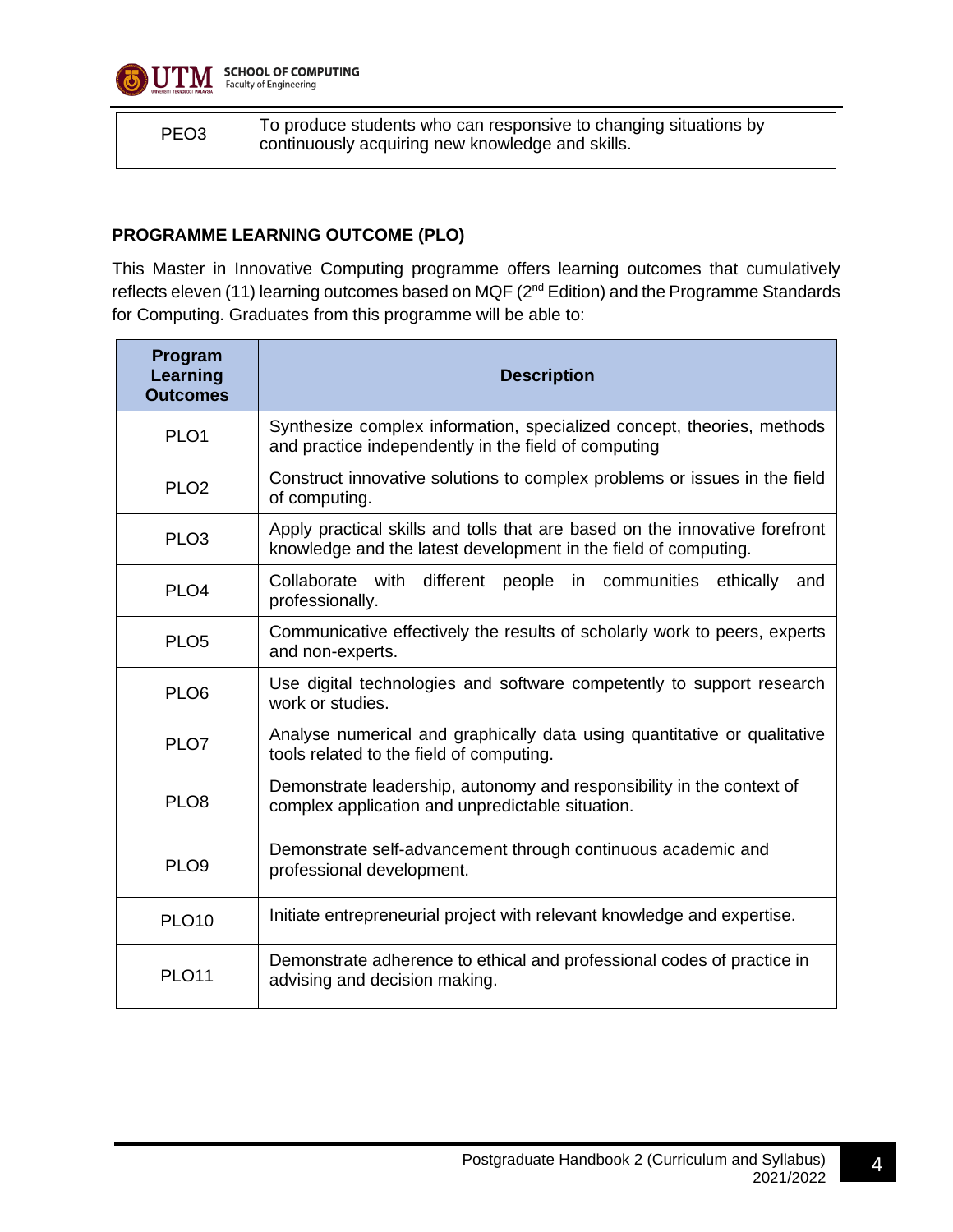

## **COURSE MENU**

| <b>Syllabus</b>                                                                                                      | <b>SEMESTER 1</b>                                                                                                                                                                                                                 | <b>SEMESTER 2</b>                                                                                                                                                                                                                              | <b>SEMESTER 3</b>                                                                                                                                                                                                                            | <b>TOTAL</b> |
|----------------------------------------------------------------------------------------------------------------------|-----------------------------------------------------------------------------------------------------------------------------------------------------------------------------------------------------------------------------------|------------------------------------------------------------------------------------------------------------------------------------------------------------------------------------------------------------------------------------------------|----------------------------------------------------------------------------------------------------------------------------------------------------------------------------------------------------------------------------------------------|--------------|
| University<br>Compulsory<br>Course<br>(Choose 1)                                                                     | <b>UBSS 6013/</b><br><b>UBSS 6023 /</b><br><b>UHMS 6013/</b><br>UHMZ 6023 /<br><b>UHISS 6013 /</b><br><b>UHPS 6013/</b><br><b>UHLM 6013/</b><br><b>URTS 6013/</b><br><b>UECS 6013 /</b><br><b>UECS 6023 /</b><br><b>UMJJ 6013</b> |                                                                                                                                                                                                                                                |                                                                                                                                                                                                                                              | 3            |
| School<br>Compulsory<br>Courses                                                                                      | <b>MECC1103</b><br><b>MECC1113</b><br><b>MECC1133</b><br><b>MECC1143</b><br><b>MECC1123</b>                                                                                                                                       | <b>MECC1213</b><br><b>MECC1203</b>                                                                                                                                                                                                             |                                                                                                                                                                                                                                              | 21           |
| School<br>Contemporary &<br>Advanced<br><b>Elective Courses</b><br>(Choose:<br>$2-$<br>Contemporary<br>2 - Advanced) |                                                                                                                                                                                                                                   | MECC 1403 /<br>MECC 1413 /<br>MECC 1423 /<br>MECC 1433 /<br>MECC 1443 /<br>MECC 1453 /<br>MECC 1503 /<br>MECC 1513 /<br>MECC 1523 /<br>MECC 1533 /<br>MECC 1543 /<br>MECC 1603 /<br>MECC 1613 /<br>MECC 1623 /<br><b>MECC 1633</b><br>Choose 3 | MECC 1403 /<br>MECC 1413 /<br>MECC 1423 /<br>MECC 1433 /<br>MECC 1443 /<br>MECC 1453 /<br>MECC 1503 /<br>MECC 1513/<br>MECC 1523 /<br>MECC 1533 /<br>MECC 1543 /<br>MECC 1603 /<br>MECC 1613/<br>MECC 1623 /<br><b>MECC 1633</b><br>Choose 1 | 12           |
| Innovative<br>Computing<br>Project 1 & 2                                                                             |                                                                                                                                                                                                                                   | <b>MECC1233</b>                                                                                                                                                                                                                                | <b>MECC1316</b>                                                                                                                                                                                                                              | 9            |
| <b>Total Credits</b>                                                                                                 | 18                                                                                                                                                                                                                                | 18                                                                                                                                                                                                                                             | 9                                                                                                                                                                                                                                            | 45           |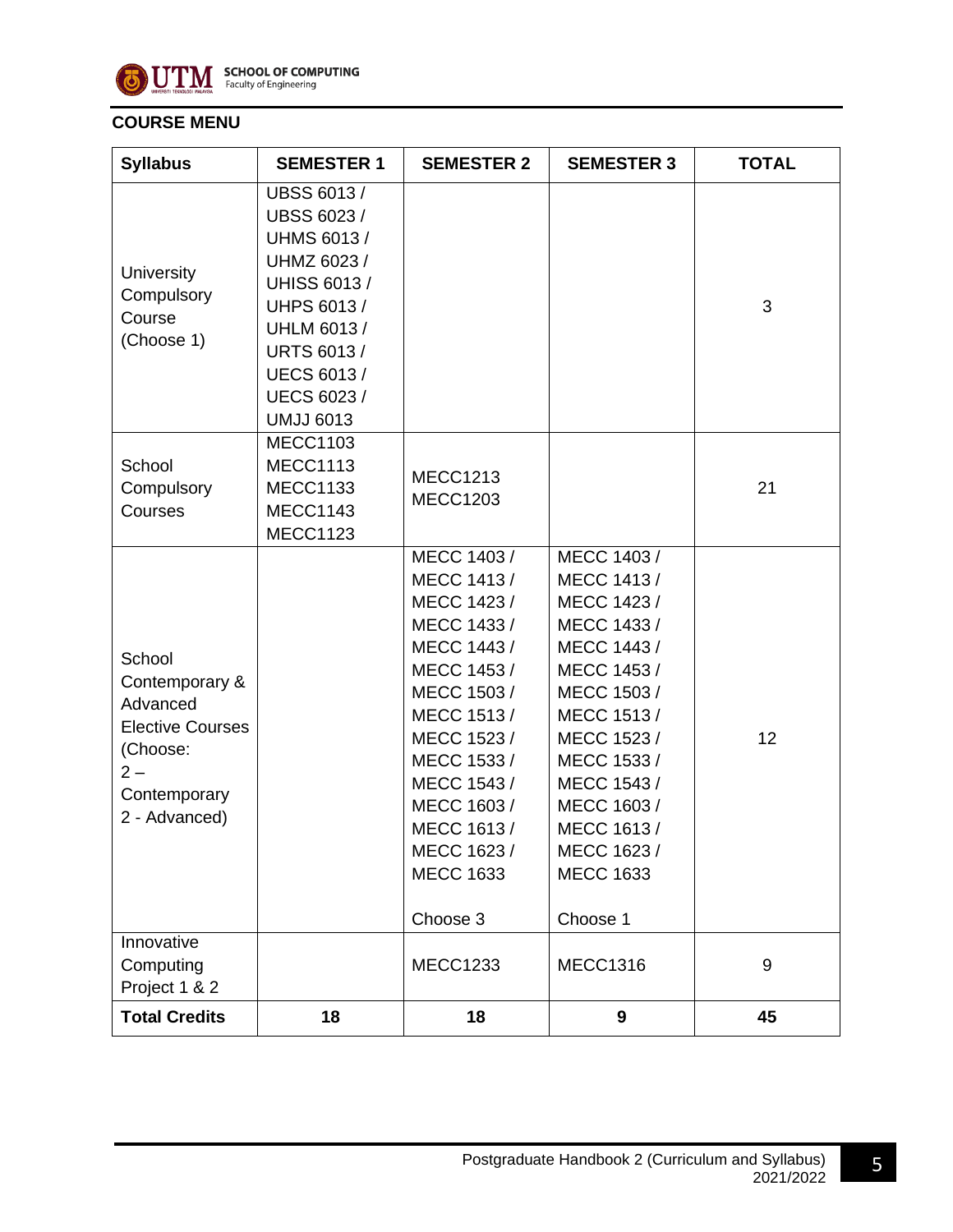

## **GRADUATION CHECKLIST**

To graduate, students must pass all the stated courses in the checklist. It is the responsibility of the students to ensure that all courses are taken and passed. Students who do not complete any of the courses are not allowed to graduate.

|                                             | <b>University Common Course (Choose 1 course)</b>         | <b>Credit</b> |  |
|---------------------------------------------|-----------------------------------------------------------|---------------|--|
| <b>UBSS 6013</b>                            | Organisation Behaviour and Development                    | 3             |  |
| <b>UBSS 6023</b>                            | Business Ethics, Responsibility and Sustainability        | 3             |  |
| <b>UHMS 6013</b>                            | Seminar on Global Development, Economic and Social Issues | 3             |  |
| <b>UHMZ 6023</b>                            | Malaysian Society and Culture                             | 3             |  |
| <b>UHISS 6013</b>                           | Philosophy of Science and Civilization                    | 3             |  |
| <b>UHPS 6013</b>                            | Dynamic of Leadership                                     | 3             |  |
| <b>UHLM 6013</b>                            | Malay Language for Post Graduates                         | 3             |  |
| <b>URTS 6013</b>                            | <b>Environmental Ethics</b>                               | 3             |  |
| <b>UECS 6013</b>                            | <b>IT Project Management</b>                              | 3             |  |
| <b>UECS 6023</b>                            | Introduction to Technopreneurship                         | 3             |  |
| <b>UMJJ 6013</b>                            | Basic Japanese Language and Culture                       | 3             |  |
| <b>Core Courses (Compulsory)</b>            |                                                           |               |  |
| <b>MECC1103</b>                             | Research Methodology                                      | 3             |  |
| <b>MECC1113</b>                             | <b>Computation and Programming</b>                        | 3             |  |
| <b>MECC1133</b>                             | Machine Learning                                          | 3             |  |
| <b>MECC1143</b>                             | <b>Cloud Computing</b>                                    | 3             |  |
| <b>MECC1123</b>                             | Software Engineering and Innovation                       | 3             |  |
| <b>MECC1213</b>                             | <b>Cyber Security</b>                                     | 3             |  |
| <b>MECC1203</b>                             | <b>Computational Statistic for Data Analysis</b>          | 3             |  |
|                                             | <b>Cotemporary Elective Courses (Choose 2)</b>            |               |  |
| <b>MECC 1403</b>                            | <b>Cotemporary Software Development</b>                   | 3             |  |
| <b>MECC 1433</b>                            | Secure Software Development                               | 3             |  |
| <b>MECC 1443</b>                            | Advanced Human Computer Interaction                       | 3             |  |
| <b>MECC 1513</b>                            | <b>Business Intelligence and Analytics</b>                | 3             |  |
| <b>MECC 1543</b>                            | <b>Professional Special Topic</b>                         | 3             |  |
| <b>MECC 1603</b>                            | <b>Cloud Computing Security</b>                           | 3             |  |
| <b>MECC 1633</b>                            | <b>Digital Forensic</b>                                   | 3             |  |
| <b>Advanced Elective Courses (Choose 2)</b> |                                                           |               |  |
| <b>MECC 1413</b>                            | Software Verification and Validation                      | 3             |  |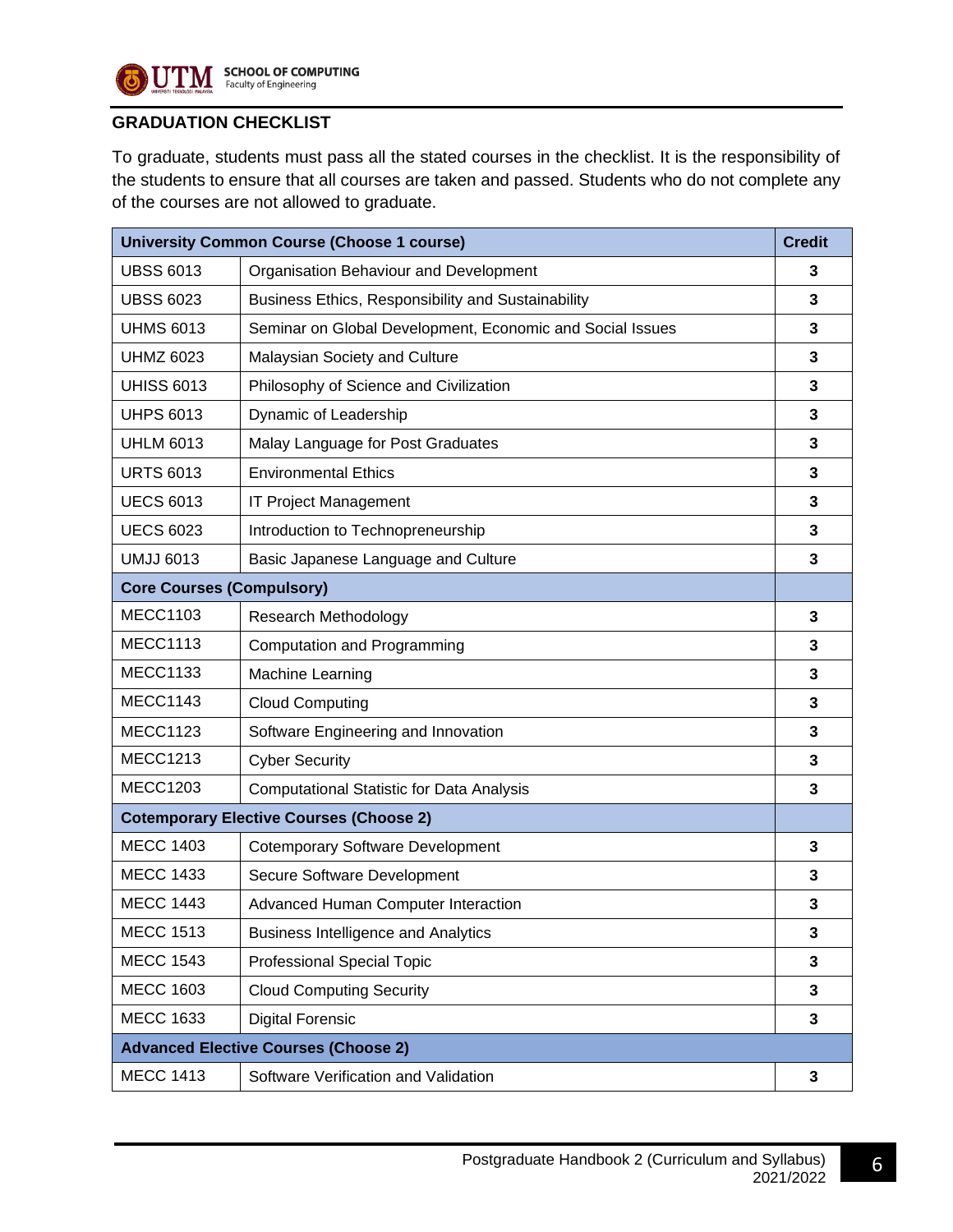

**SCHOOL OF COMPUTING**<br>Faculty of Engineering

| <b>MECC 1423</b>          | <b>Cyber Physical System</b>                        |    |
|---------------------------|-----------------------------------------------------|----|
| <b>MECC 1453</b>          | Virtual and Augmented Reality                       | 3  |
| <b>MECC 1503</b>          | <b>Big Data Management</b>                          | 3  |
| <b>MECC 1523</b>          | <b>Business Continuity Planning</b>                 | 3  |
| <b>MECC 1533</b>          | Supply Chain Data Analytics                         | 3  |
| <b>MECC 1613</b>          | <b>Penetration Testing</b>                          | 3  |
| <b>MECC 1623</b>          | Information Security Governance and Risk Management |    |
| <b>Innovative Project</b> |                                                     |    |
| <b>MECC1233</b>           | Innovative Computing Project I                      | 3  |
| <b>MECC1316</b>           | Innovative Computing Project II                     | 6  |
| <b>Total</b>              |                                                     | 45 |

## **COURSE SYNOPSIS**

## **CORE COURSES**

## **MECC1103 Research Methodology**

This course covers the general principles of Research Methodology that are applicable to Computing and Digital Technology discipline. It discusses the fundamental process in conducting academic research. The theoretical and practical aspects of preparing a research proposal presented. Among topics that will be covered are introduction to research and its philosophy, problem formulation and research objectives, literature review, research methodology and design, data collection procedures, data analysis, research proposal and thesis preparation and research management

## **MEC1113 Computation and Programming**

Solving problems in areas such as business, biology, physics, chemistry, engineering, humanities, and social sciences often requires manipulating, analyzing, and visualizing data through computer programming. This course aims of the module is to equip students with a grounding in foundations of computing, to enable students from a wider background to confidently undertake a taught master's programme in advanced computing topics. At the end of this course, students are expected to mastery in foundational concepts of computing.

#### **MECC1133 Machine Learning**

This course introduces students to the fundamentals of cognitive computing. The subject matter focuses on simulating human thought processes in a computerized model. Using self-learning algorithms that use data mining, pattern recognition and natural language processing, the computer can mimic the way the human brain works. this course emphasizes on theoretical and practical aspects of various machine learning algorithms related to represent the cognitive capabilities in computational technologies. The course features practical implementations through assignments undertaken both individually and in groups.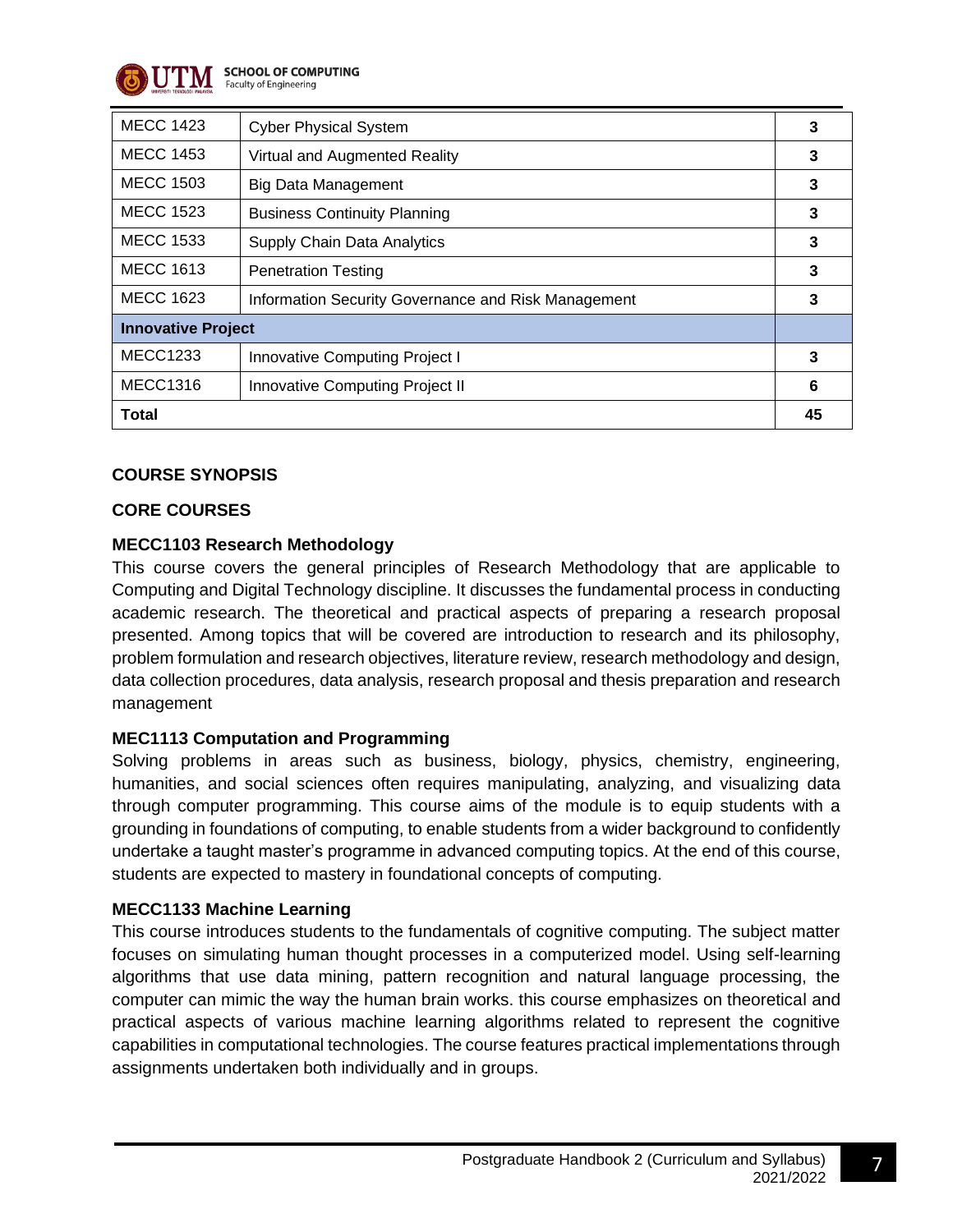

#### **MECC1143 Cloud Computing**

This course presents a top-down view of cloud computing, from applications and administration to programming and infrastructure. Its main focus is on parallel programming techniques for cloud computing and large-scale distributed systems which form the cloud infrastructure. The topics include: overview of cloud computing, cloud systems, parallel processing in the cloud, distributed storage systems, virtualization, security in the cloud, and multicore operating systems. Students will study state-of-the-art solutions for cloud computing developed by Google, Amazon, Microsoft, Yahoo, VMWare, etc. Students will also apply what they learn in one programming assignment and one project executed over Amazon Web Services.

## **MECC1123 Software Engineering and Innovation**

Software Development and Engineering is a comprehensive industry project-based learning course which requires student to investigate community or industry needs, solve the related problems, design and develop application according to software engineering practices. This course offers the student to develop their entrepreneurial skill by discovering a practical solution, and innovates a unique application to reveal potential niche opportunities.

#### **MEC1213 Cyber Security**

The course is aimed at imparting fundamental knowledge and skill sets required to assume the overall responsibilities of administration and management of security of an information system. This course covers the topics of the threats to computer as well as other general security areas such as program and network, evaluating the relative risks of these threats and developing costeffective and user-friendly countermeasures. The course will study in detail principles and tools related to these topics. At the end of this course, the student should gain some knowledge and experience with respect to the risks of secure computing.

#### **MECC1203 Computational Statistic for Data Analysis**

This course provides a foundation concept to data analytics. Students will learn statistical inference including estimation, hypothesis testing and nonparametric tests. Further, students will be introduced to Bayesian inference, linear regression and classification. R will be used to apply these statistical methods. At the end of the course, students should be able to apply the statistical methods to real large data sets.

#### **ELECTIVE COURSES**

## **COTEMPORARY ELECTIVE COURSES**

#### **MECC1403 Cotemporary Software Development**

This course aims to equip students to develop techniques of software-intensive systems through successful requirements engineering, design, testing, maintenance and evolution, and project and quality management. Students build on their basic software engineering knowledge by extending it with specific techniques for maintenance, evolution, dependability, reliability, safety, security, and resilience.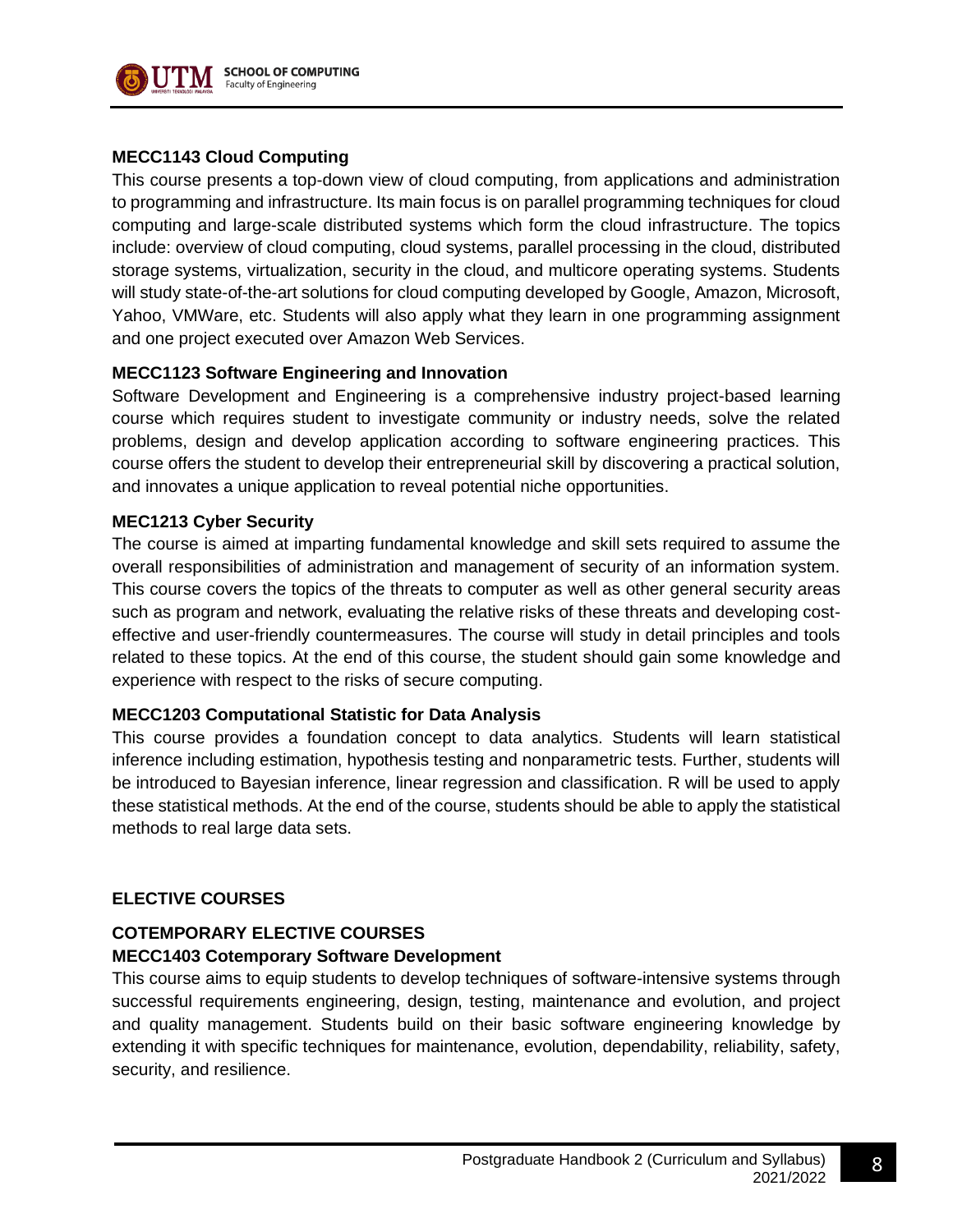

# **MECC1433 Secure Software Development**

This course provides the principles of Secure Software Development and practical methods to secure requirements, design, implementation, testing, deployment and maintenance in software development. Students will also review policy specific requirements necessary to implement a secure development program within enterprise organizations. The students will also be able to understand software vulnerability, and how to evaluate, and address security risks to software.

## **MECC1443 Advance Human Computer Interaction**

This course provides the students with advanced topics in Human Computer Interaction (HCI). The course gives students practice and theoretical knowledge of the use of HCI methodologies for both design and evaluation, different types of HCI experimentation, including both quantitative and qualitative methods. Students are expected to participate in group activities, student-led presentations and discussion of several research papers in HCI.

## **MECC1513 Business Intelligence and Analytics**

Business analytics refers to the ways in which enterprises such as businesses, non-profits and governments can use data to gain insights and make better decisions. Business analytics is applied in operations, marketing, finance and strategic planning among other functions. The ability to use data effectively to drive rapid, precise and profitable decision has been critical strategic advantages for companies. With the increasing availability of broad and deep sources of information-so called "Big data"-business analytics are becoming an even more critical capability for enterprises of all types and all sizes. It combines statistical analysis and predictive modelling to identify trends and understand the information that can drive business change and support sustained successful business practices.

## **MECC1543 Professional Special Topics**

This course provides students with current issues related to software engineering in general and specifically in software development life cycle that includes planning, analysis, design, implementation, and maintenance. The key objective of this course is to equip the students with the knowledge in current issues mainly the current trend and technology in industry. Based on the given problems, the students should argue and think critically what could be other alternatives besides the current solutions.

## **MECC1603 Cloud Computing Security**

In this course, we are going to learn about common cloud misconfigurations, how to perform a risk assessment and verify compliance for various Cloud Services. Further, we will delve deeper into identifying security risks in these cloud services and to implement best practices to mitigate the common cloud misconfigurations. Other topics include topics of data ownership, privacy protections, data mobility, quality of service and service levels, bandwidth costs, data protection, and support.

## **MECC1633 Digital Forensic**

This course takes a detailed approach to the use of computers and computer technology in the investigation of incidents, both criminal and civil, in which computer technology play a significant or interesting role. Students completing this course will be familiar with the core computer science theory and practical skills necessary to perform elementary computer/digital forensic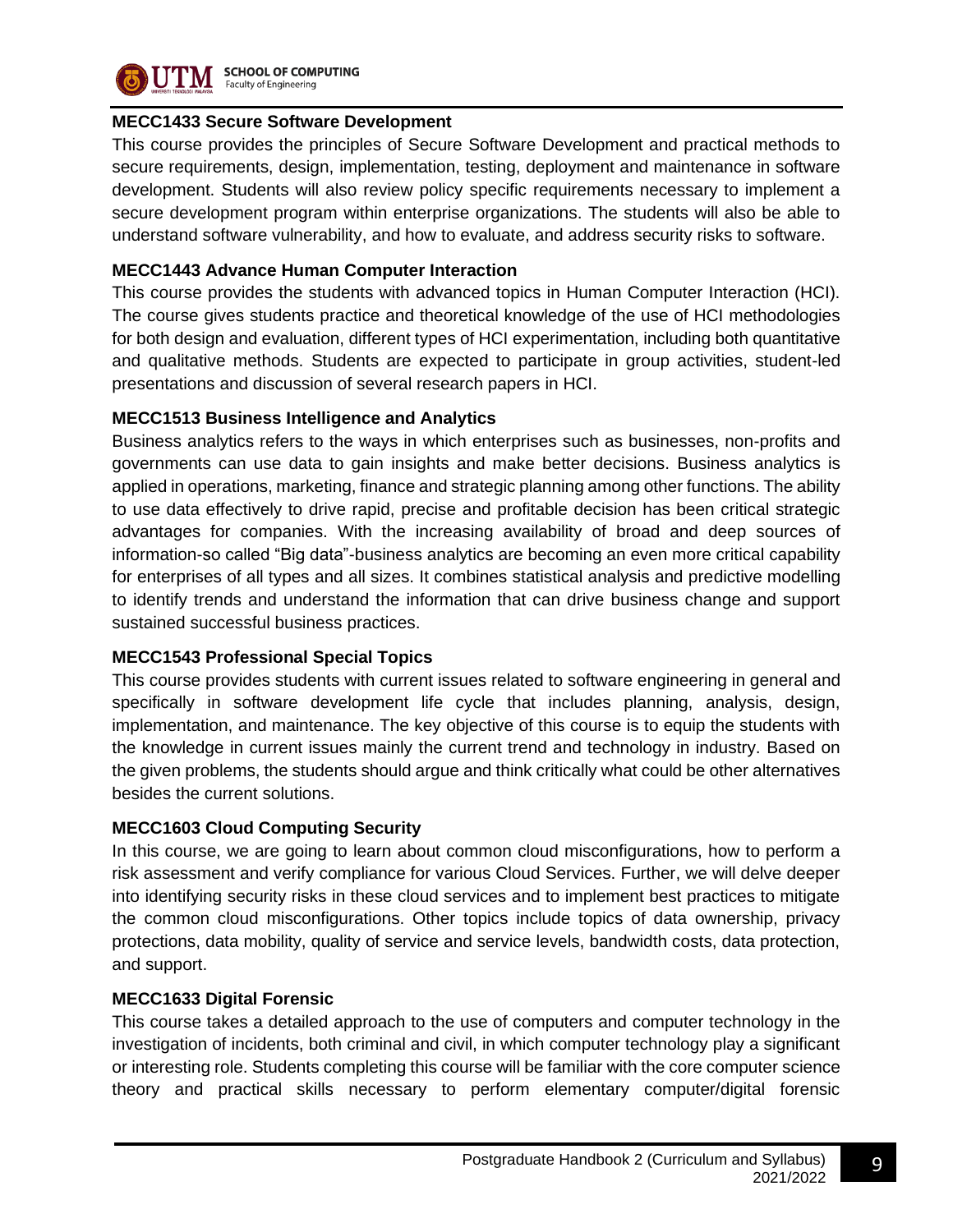

investigations, understand the role of technology in investigating computer-based crime, and be prepared to deal with investigative bodies at an elementary level.

## **ADVANCED ELECTIVE COURSES**

#### **MECC1413 Software Verification and Validation**

The content of the course discusses the Software Quality issues much beyond the classic boundaries of custom-made software development by large established software houses. It dedicates significant attention to the other software development and maintenance environment that reflect the current state of industry. This course is designed to provide students with in depth knowledge on software quality assurance components, software testing and its test process. The course covers the basic principles of software quality assurance, software testing and test activities that include the test plan, test design, monitoring, implementation and test closure. The students will also learn various categories of test design techniques and methods used in both black-box and white-box testing. At the end of this course, students should be able to recognize various types and levels of testing as well as categorizing and applying software testing process and techniques. The students should also be able to do work effectively in a team and lead the team in the test activities throughout the software testing life cycle.

#### **MECC1423 Cyber Physical System**

Cyber-physical systems (CPS) are engineered systems that are built from, and depend upon, the seamless integration of computational algorithms and physical components. Designing algorithms to control CPS is challenging due to their tight coupling with physical behavior. The future CPS workforce is likely to include CPS engineers, who focus on the knowledge and skills spanning cyber technology and physical systems that operate in the physical world. This course provides a foundation that highlights the interaction of cyber (computation and/or communication) and physical aspects (physical plants) of systems.

#### **MECC1453 Virtual and Augmented Reality Environment**

This course focuses on Virtual and Augmented Reality (AR) systems, algorithms, and applications. With the proliferation of powerful, always-on, Internet- connected mobile devices such as smartphones, tablets and newer head-worn displays, sophisticated applications that combine location-specific content with the current user view are becoming more possible. Application developers for these devices require a broad set of technical and design skills to create effective interactive AR experiences. Topics will include vision-based marker and feature tracking, model-to-view space transformations, mobile application development, and AR interaction techniques.

#### **MECC1503 Big Data Management**

This course provides a basic fundamental of big data architecture and management. Students will learn the big data processes and the current big data technologies that are available. Further, students will be exposed to the big data platform ecosystem for big data manipulation. The big data management will be explored for the best practice in managing and manipulating large amount of data. At the end of the course, students should be able to understand the architecture and management of big data and also can develop simple application of big data handling using particular platform in assignment.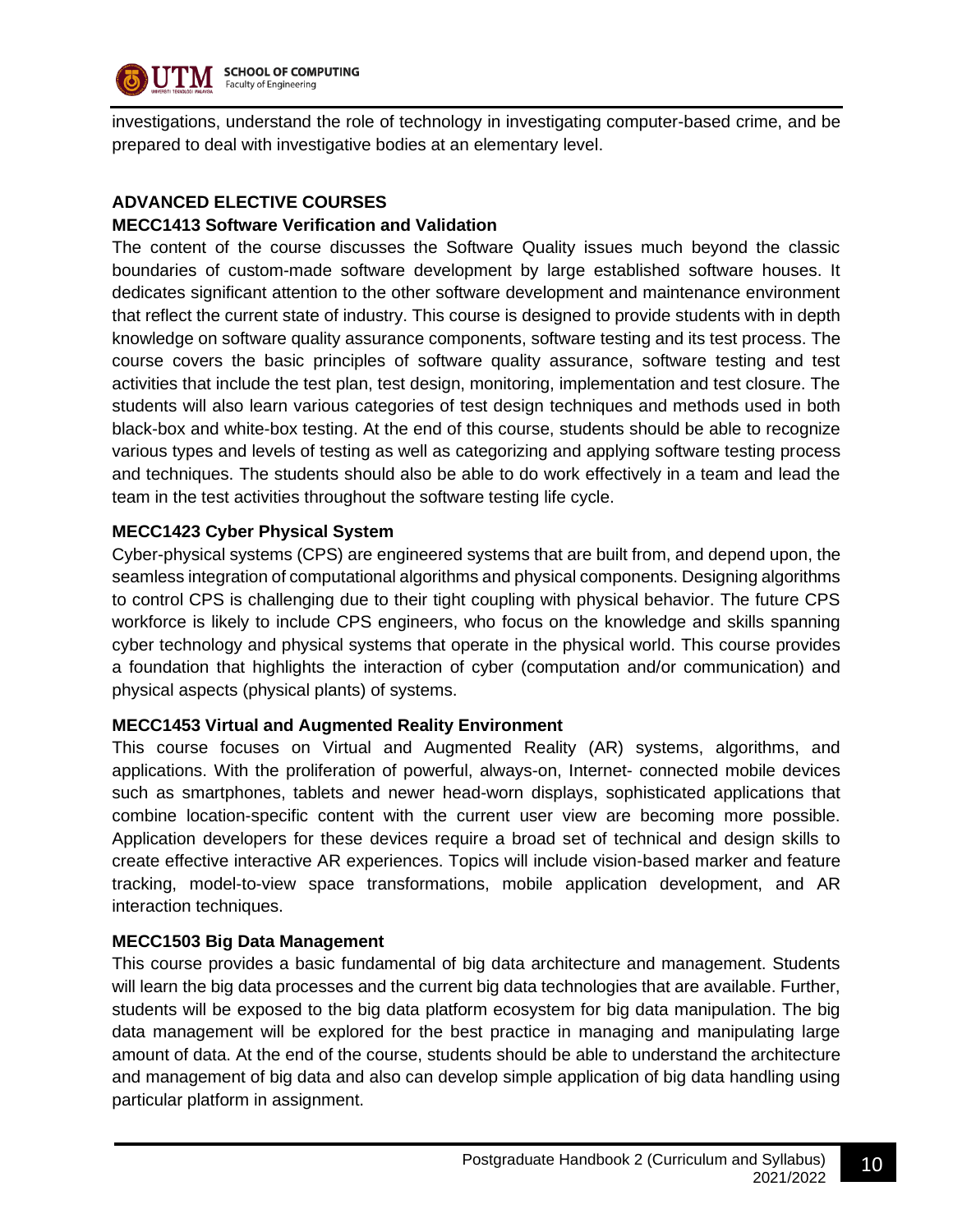

## **MECC1523 Business Continuity Planning**

The subject is aimed at imparting knowledge and skill sets required to prepare to respond to a disaster and restore normal operations afterward. This subject covers issues related to administration and management of disaster recovery program. The important plan for disaster recovery includes the contingency plans: i) the Incident Response Planning (IRP), ii) Disaster Recovery Planning (DRP), iii) Business Impact Analysis (BIA) and iv) Business Continuity Planning (BCP). Topics include preparing to develop disaster recovery plan, assessing risk, prioritizing system and functions for recovery, developing plans and procedure and organizational relationships in disaster recovery. The subject will study in detail principles and tools related to these topics. The subject will also cover procedures to response to attacks on computer, implementing disaster recovery plans, testing and rehearsal, assessment of needs, threats and solutions and living through a disaster.

## **MECC1533 Supply Chain Analytics**

The course aims to improve operational efficiency and effectiveness by enabling data-driven decisions at strategic, operational and tactical levels. The student will able to perform analysis using data analytics methods and analytical tools necessary in the areas of predictive, descriptive and prescriptive analytics to efficiently manage demand and supply networks. Through the analysis and discussion of case studies they will discover business insights in order to optimize the value of supply chain processes and operations. The topics covered including designing the supply chain network, planning demand and supply in a supply chain, retail analytics, inventory management and transport analytics. Software packages such as R, Python and Tableau will be utilized.

#### **MECC1613 Penetration Testing**

This course will discuss issues pertaining to penetration testing which covers areas like finding vulnerabilities in various computer systems, exploiting them in an ethical manner. Emphasis is given on the fundamental theory and as well as hands on practice. Topics covered include information reconnaissance, web application pentesting, wireless pentesting, network pentesting, and current issues in pentesting.

## **MECC1623 Information Security Governance and Risk Management**

The course is aimed at imparting knowledge and skill sets required to assume the overall responsibilities of administration and management of security of an information system. This course covers issues related to administration, management and governance of security of information systems. Topics include auditing and data management, risk management (risk identification, risk analysis, risk control), contingency planning, incident handling and risk governance. The course will study in detail principles and tools related to these topics. The course will also cover security standards, evaluation and certification process, security planning, ethical and legal issues in information and privacy.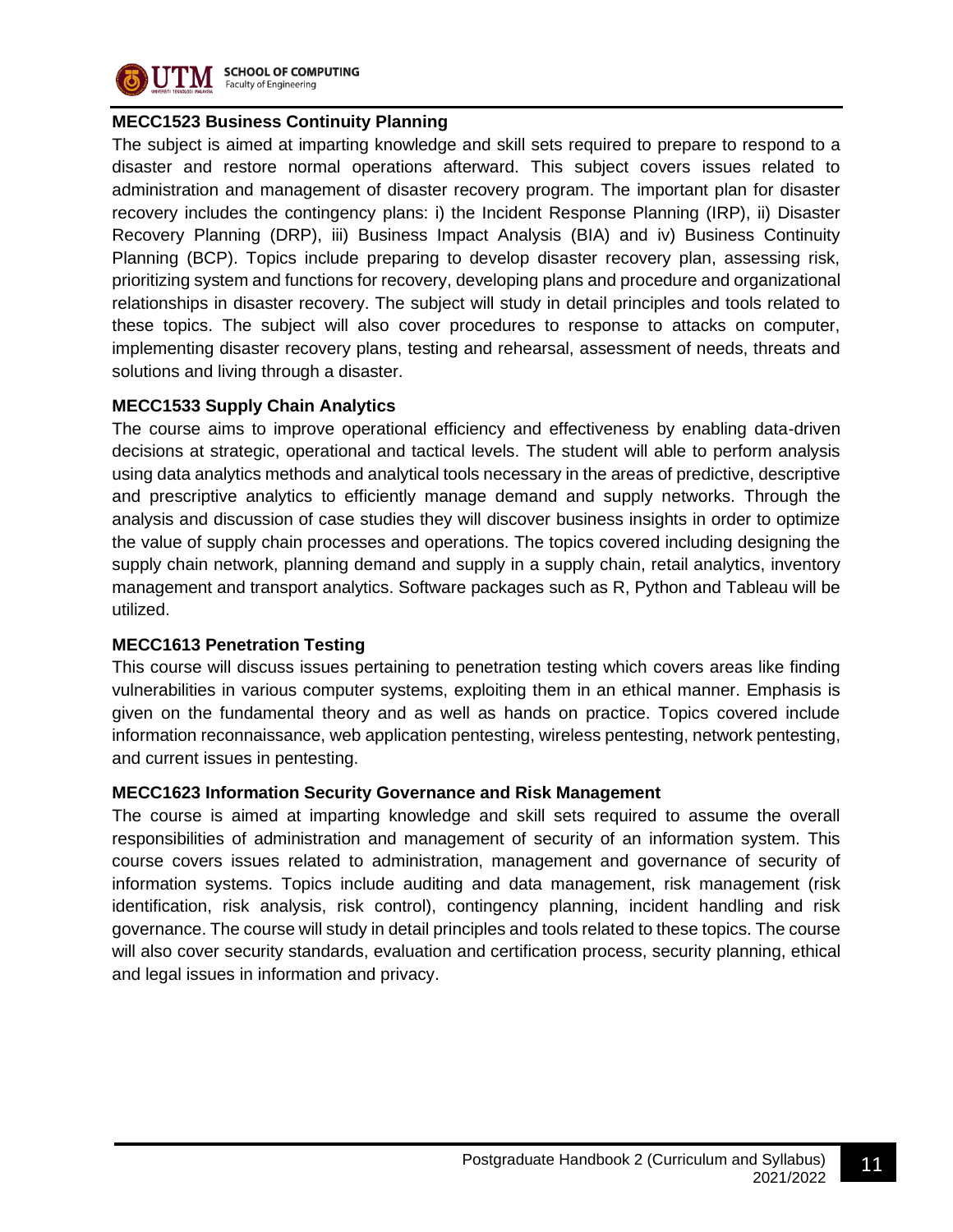

#### **UNIVERSITY COURSES**

#### **UBSS6013 Organization Behavior & Development**

This course helps students integrate behavioral science theories, tools, concepts, and techniques learned in the lab to an OB application in a "real" organization. Students are expected to conceptualize and apply Organization Behavior three-level of analysis and synthesize it with the theory and practice of Planned Change for individuals, groups and organizations. Throughout the course, participants are exposed to the important topics central to behaviors of organization and its holistic process for development and change. Some of the topics include multiple views of organizations that influence organizational change, the evolution of organizational development and its challenges. The course also covers the nature of planned change, theories and types of change, the role of values and ethics in organizational change, and the concept of emergent change to enable participants to have an overall view of how available approaches to planned change management can be applied in organizational settings.

## **UBSS6023 Business Ethics, Responsibility and Sustainability**

This course aims to provide students the fundamental knowledge about the role of organizations in a society and to develop their skills to sustainably manage organizations that integrate legal, ethical, economic, environmental, and social dimensions into their decision-making. The course intends to develop responsible managers who have high integrity, professionalism and interpersonal skills. The course will also teach strategies on how managers can promote responsible conducts in their companies. The course objectives will be achieved through various teaching and learning methods specifically through critical examination of case studies involving ethical issues and dilemmas on complex and controversial business problems. This course is integrative in nature built upon the understanding and reflection of the main disciplines covered in the core courses in the MBA program.

#### **UHMS 6013 SEMINAR ON GLOBAL DEVELOPMENT, ECONOMIC AND SOCIAL ISSUES**

This course focuses on different approaches to economic development with particular reference to economic growth. Discussion on this course also includes issues related to globalization, technology and digital divides as well as the social crisis that has become a global concern. It aims in developing skills in understanding and analyzing global issues and recommending relevant solutions. Issues will be discussed in details.

#### **UHMZ 6023 Malaysian Society & Culture**

This course is designed for international postgraduates. This course discusses on the various aspects of the Malaysian culture and society. Topics on belief system, religious festivals, customs and etiquettes of different ethnic groups in Malaysia will be introduced to the students. In addition, students will also be been introduced to the Malay Language. At the end of the course students should be able to understand the cultures practiced among Malaysians and adapt themselves to these new cultures.

#### **UHISS 6013 Philosophy of Science and Civilization**

This course discusses the meaning and nature of the philosophy of science and civilization. It seeks first to explore the different denotation, connotation, and cognitive substance of philosophy, science, and civilization, as independent concepts. It then seeks to understand these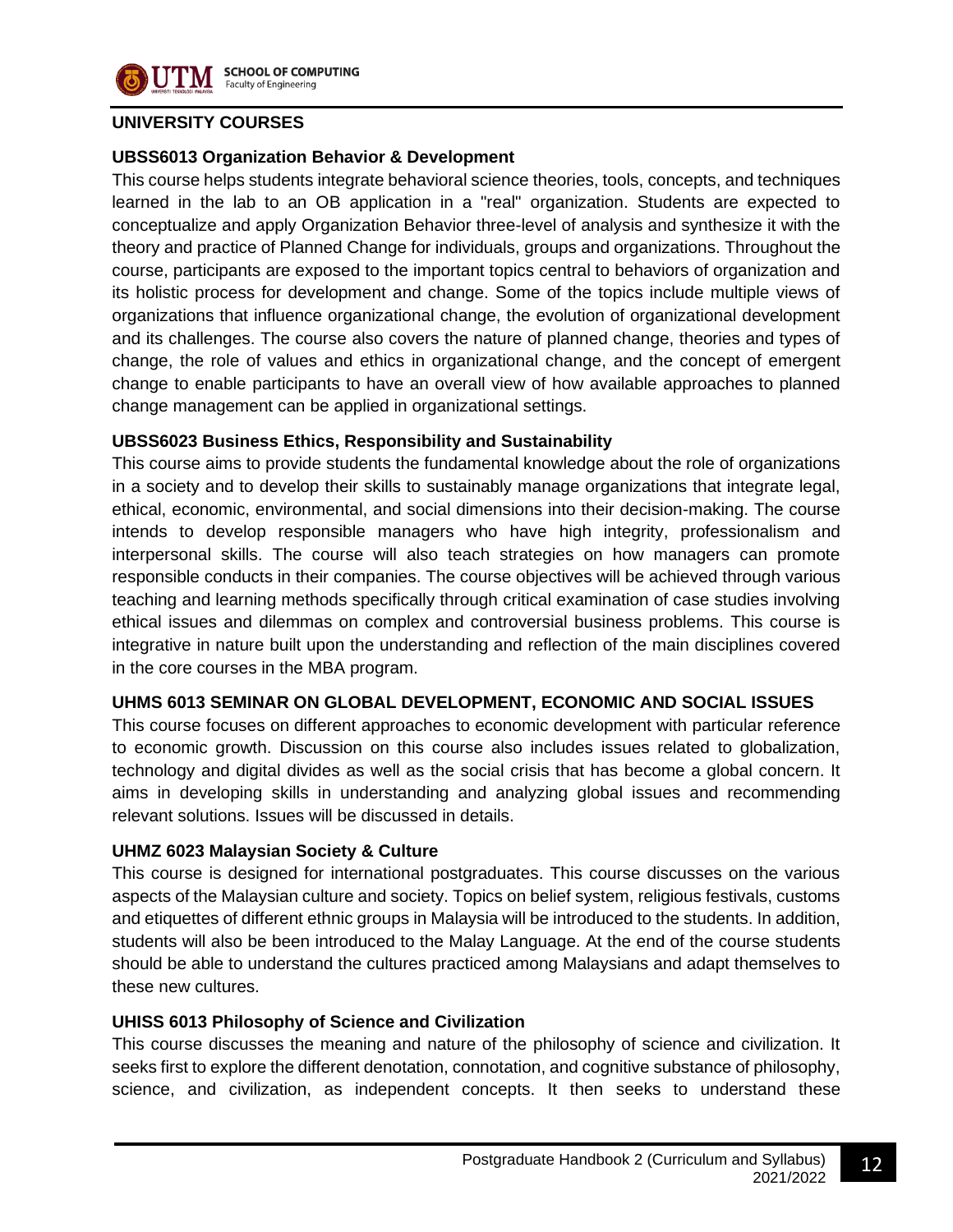

terminologies individually in their historical perspectives and their relationship to each other. Understanding the meaning and import of culture is necessary to our understanding of civilization. The study of the nature and meaning of religion is therefore significant in our appreciation of culture and civilization. Historically, Islam and the Muslims have always been intricately connected to the Western world. Thus, the discussion also includes comparative studies of Islamic and western philosophy and universal values. The final discussion is about the contribution of Islam to the world's civilization, education, culture and scientific development.

## **UHPS 6013 Dynamics of Leadership**

This course is intended to encourage students discover and develop their personal leadership qualities. Students will be exposed to leadership theories so that they could develop an insight that leadership itself is a dynamic relationship based on mutual influence and common purpose between leaders and followers. Topics covered include Introduction to Leadership, Leadership Traits & Ethics, Leadership Behavior and Motivation, influencing: Power, Politics, Networking and Negotiation, Contingency Leadership Theories, Communication, Coaching, and Conflict Skills, The Leader- Follower Relationship, Team Leadership, Leading Self-Managed Teams, Transformational and Level 5 Leadership. Students will be evaluated based on their class leadership role, short talk and personal learning portfolios

## **UHLM 6013 Malay Language for Post Graduates**

Kursus ini ditawarkan kepada pelajar antarabangsa program Sarjana dan Doktor Falsafah dari rumpun Melayu seperti Indonesia, Brunei, Selatan Thailand dan Melayu-Singapura. Dalam kursus ini pelajar diberi pendedahan tentang penulisan karya ilmiah. Perkara yang menjadi fokus kursus ini adalah aspek ejaan, tanda baca, ragam ayat, laras bahasa, penulisan perenggan dan gaya penulisan. Di samping itu pelajar akan didedahkan dengan format-format penulisan seperti penulisan literatur, kutipan, bibliografi, abstrak dan penyuntingan.

## **URTS 6013 Environmental Ethics**

Environmental ethics is the discipline in philosophy that studies the moral relationship of human beings to, and also the value and moral status of, the environment and its nonhuman contents. It covers the challenge of environmental ethics to the anthropocentrism (i.e., human-centeredness) embedded in traditional western ethical thinking; the early development of the discipline in the 1960s and 1970s; the connection of deep ecology, feminist environmental ethics, and social ecology to politics; and the attempt to apply traditional ethical theories, and virtue ethics, to support contemporary environmental concerns. It focusses on environmental literature on wilderness, and possible future developments of the discipline.

#### **UECS 6013 IT Project Management**

This course presents a hands-on perspective to Information Technology project management. This course will assist post-graduate students to plan and implement their post-graduate projects as well as other IT projects effectively. The subject is organized into three main sections, that covers I) Basic concepts, life cycle and framework of project management II) Detailed description of each project management knowledge areas under the Project Management Institute (PMI) Body of Knowledge (PMBOK) and its applications, and III) Real Project Initiation, Planning, Executing, Monitoring and Closing. The Project Management areas include – project integration, scope, time, cost, quality, human resource, communications, risks and procurement